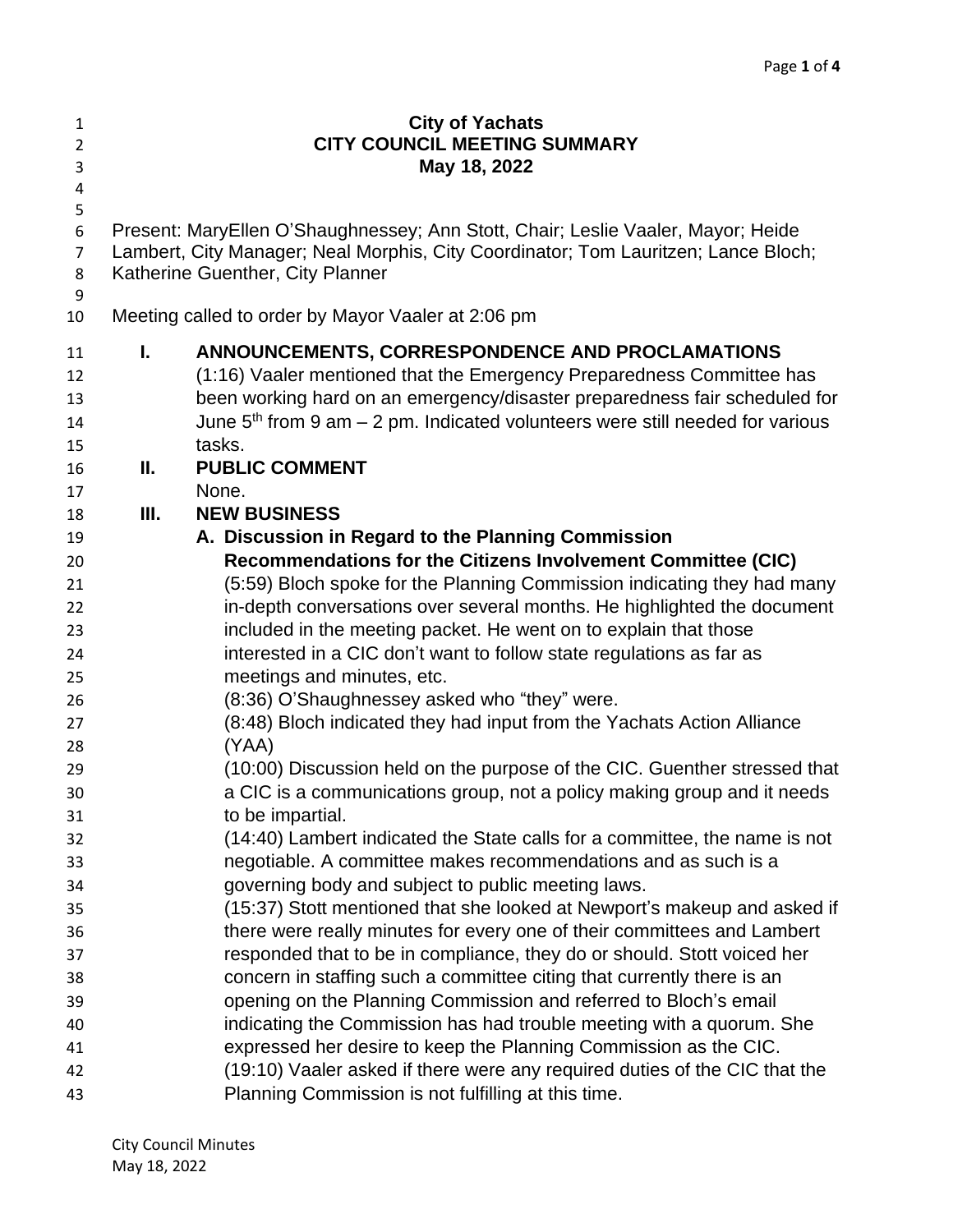| $\mathbf{1}$   | (20:01) Guenther reviewed the six (6) basic duties of the CIC She felt            |
|----------------|-----------------------------------------------------------------------------------|
| $\overline{2}$ | some of the items could be performed better by the Commission but that            |
| 3              | the Commission could do it. She agreed with Stott and felt it would be            |
| 4              | difficult to staff another committee.                                             |
| 5              | (23:23) Bloch agreed with Guenther and explained his stance. He also              |
| 6              | indicated he didn't want to discourage anyone's voice or input.                   |
| 7              | (25:23) Vaaler echoed Stott's sentiments regarding staffing a committee           |
| 8              | and following state regulations                                                   |
| 9              | (26:36) Guenther indicated that a Department of Land Conservation and             |
| 10             | Development (DLCD) representative lives in our area and has offered to            |
| 11             | do hour long talks on topics that would be of interest to the community and       |
| 12             | went on to give some examples. Discussion continued regarding                     |
| 13             | educating the public and access to the Municipal Code.                            |
| 14             | (34:58) Vaaler thanked Bloch and the Planning Commission for their work           |
| 15             | on recommendations for a CIC.                                                     |
| 16             | B. Discussion regarding push for Legislative changes in Transient                 |
| 17             | <b>Rental Tax use.</b>                                                            |
| 18             | (36:39) Vaaler referred to the letter received from the City of Newport to        |
| 19             | the League of Oregon Cities regarding the transient lodging tax.                  |
| 20             | (38:23) Stott offered her thoughts indicating she felt some of the lodging        |
| 21             | tax should be used for streets but thought 50% was a little high.                 |
| 22             | (40:01) O'Shaughnessey agreed, indicating that tourism effects our                |
| 23             | infrastructure.                                                                   |
| 24             | (40:30) Vaaler indicated she would like to have more flexibility on how to        |
| 25             | spend the transient tax and also thought usage could be more clearly              |
| 26             | defined. She also brought up that perhaps a portion could be used for             |
| 27             | housing for hospitality workers.                                                  |
| 28             | (43:44) Lauritzen mentioned a nuance that Newport missed and indicated            |
| 29             | that if Yachats backed this request by Newport the City would be losing           |
| 30             | ground as it is currently at 61%.                                                 |
| 31             | (45:42) Stott asked exactly what this would cost the City if the request by       |
| 32             | Newport was enacted. Lauritzen advised the City would lose \$100,000              |
| 33             | from the General Fund. Discussion continued and Stott felt a decision             |
| 34             | should be put off until a full council was available and a better                 |
| 35             | understanding of what it would mean to Yachats. Council decided to                |
| 36             | address this again at the June 2 <sup>nd</sup> meeting.                           |
| 37             | <b>C. Councilor Scott's schedule</b>                                              |
| 38             | (51:42) Vaaler shared that Scott has indicated he has extensive travel            |
| 39             | plans and would miss meetings between July and September as well as a             |
| 40             | meeting in December. He will also not be at the second budget meeting             |
| 41             | and will miss the June 15 <sup>th</sup> Council Meeting. She referred to the City |
| 42             | Charter and just wanted the Council to be aware. She stressed the                 |
| 43             | importance of keeping the government moving and the ability to maintain           |
|                |                                                                                   |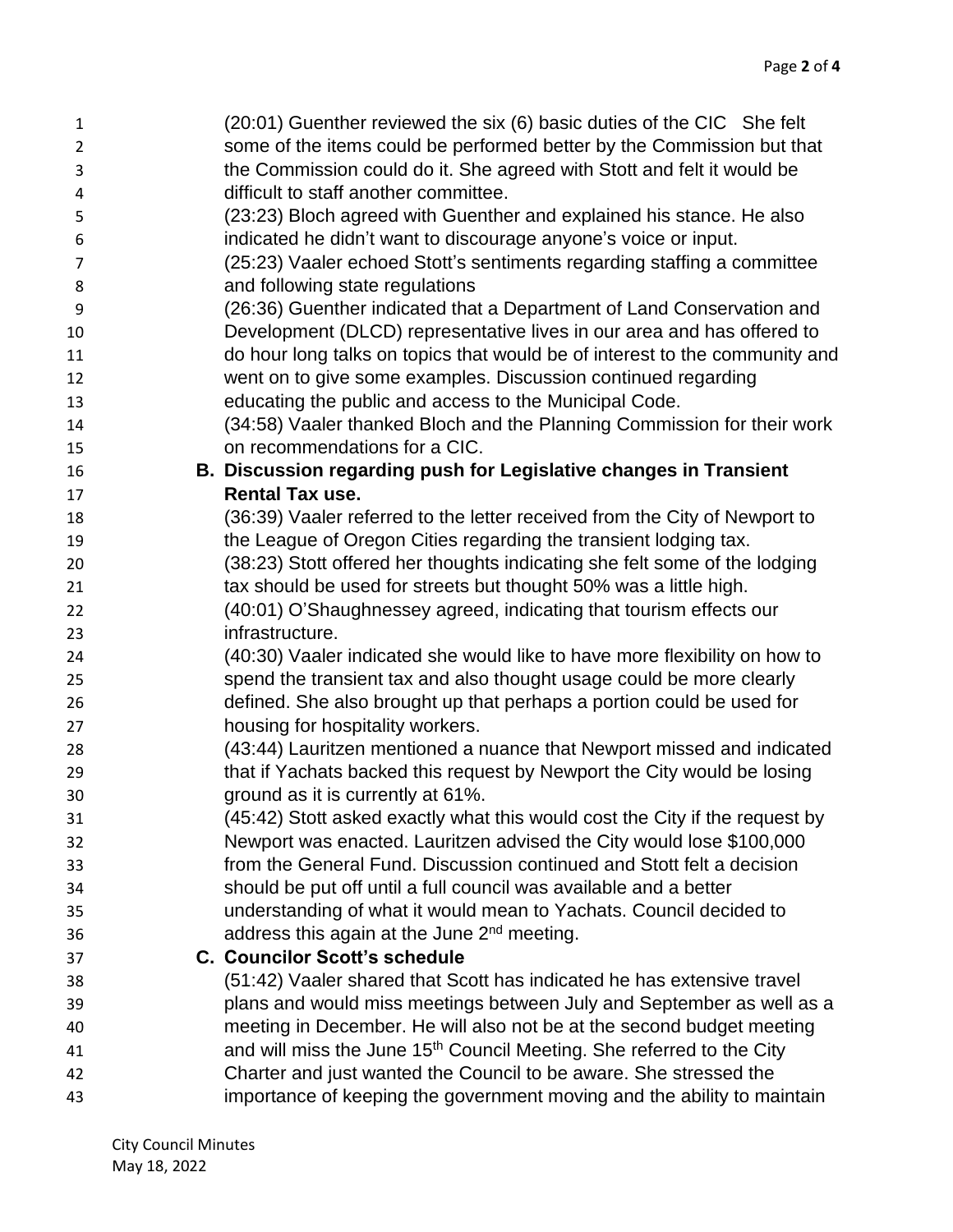| $\mathbf{1}$   |     | a quorum. She went on to point out the sections of the Charter referring to          |
|----------------|-----|--------------------------------------------------------------------------------------|
| $\overline{2}$ |     | the vacancy of a council position.                                                   |
| 3              |     | (56:30) Stott felt having a pro tem councilor is premature until the exact           |
| 4              |     | dates Scott will miss is determined. Vaaler stated and Lambert confirmed             |
| 5              |     | Scott advised he would attend the July 7 <sup>th</sup> meeting but then would not be |
| 6              |     | available until September 21 <sup>st</sup> . Lambert went on to say these plans were |
| $\overline{7}$ |     | made for 2020 but due to Covid got postponed several times. Discussion               |
| 8              |     | held regarding a pro tem councilor and Scott's feelings on that.                     |
| 9              | IV. | <b>ONGOING</b>                                                                       |
| 10             |     | A. Council goal: "Conduct Comprehensive Community Survey"                            |
| 11             |     | (1:03:21) Vaaler brought to Council's attention that the current Council has         |
| 12             |     | seven months remaining to make this happen.                                          |
| 13             |     | (1:04:42) Stott felt this should be pursued and done as soon as possible             |
| 14             |     | and referred to the '08 survey and that it didn't provide a lot of useful            |
| 15             |     | information but that it was a good place to start on developing a new                |
| 16             |     | survey. Felt that a committee needed to be appointed.                                |
| 17             |     | (1:06:2) Lambert felt a new survey would be invaluable, especially in                |
| 18             |     | terms of working on the CIP. She thought perhaps a councilor and a staff             |
| 19             |     | person could put together questions/information and the council could put            |
| 20             |     | together a survey in work sessions.                                                  |
| 21             |     | (1:07:18) O'Shaughnessey indicated that the questions have to be very                |
| 22             |     | specific and perhaps have a survey researcher help develop the                       |
| 23             |     | questions.                                                                           |
| 24             |     | (1:08:29) Discussion continued regarding how to set up the survey and                |
| 25             |     | perhaps submitting an RFQ for a survey researcher or getting some                    |
| 26             |     | community input. Stott mentioned tracking responses to follow up on                  |
| 27             |     | those not returned.                                                                  |
| 28             |     | ((1:13:35) Bloch brought to the Council's attention that all four (4)                |
| 29             |     | Commissions at one time or another have indicated they wanted to do                  |
| 30             |     | their own survey and he felt each commission could appoint a                         |
| 31             |     | representative to be sure their questions were included.                             |
| 32             |     | (1:14:45) Vaaler asked how the Council would like to proceed and                     |
| 33             |     | discussion ensued. Lambert advised she would like to start the process of            |
| 34             |     | locating a company to facilitate the survey to determine a cost and also             |
| 35             |     | felt a call should be put out to the community.                                      |
| 36             |     | B. Report by Councilor Stott on procedures used by other cities relative             |
| 37             |     | to possible land purchases                                                           |
| 38             |     | (1:20:19) Stott indicated she spoke with Dan Cutter, City Manager of                 |
| 39             |     | Waldport and that they do not have any official policy regarding land                |
| 40             |     | purchases. She also spoke with Spencer Neville; City Manager of Newport              |
| 41             |     | and they do have codes for acquisition of property. She gave the                     |
| 42             |     | highlights of her conversations. She also talked about vacated property.             |
| 43             |     | Discussion continued bringing up if there were any state regulations.                |
|                |     |                                                                                      |